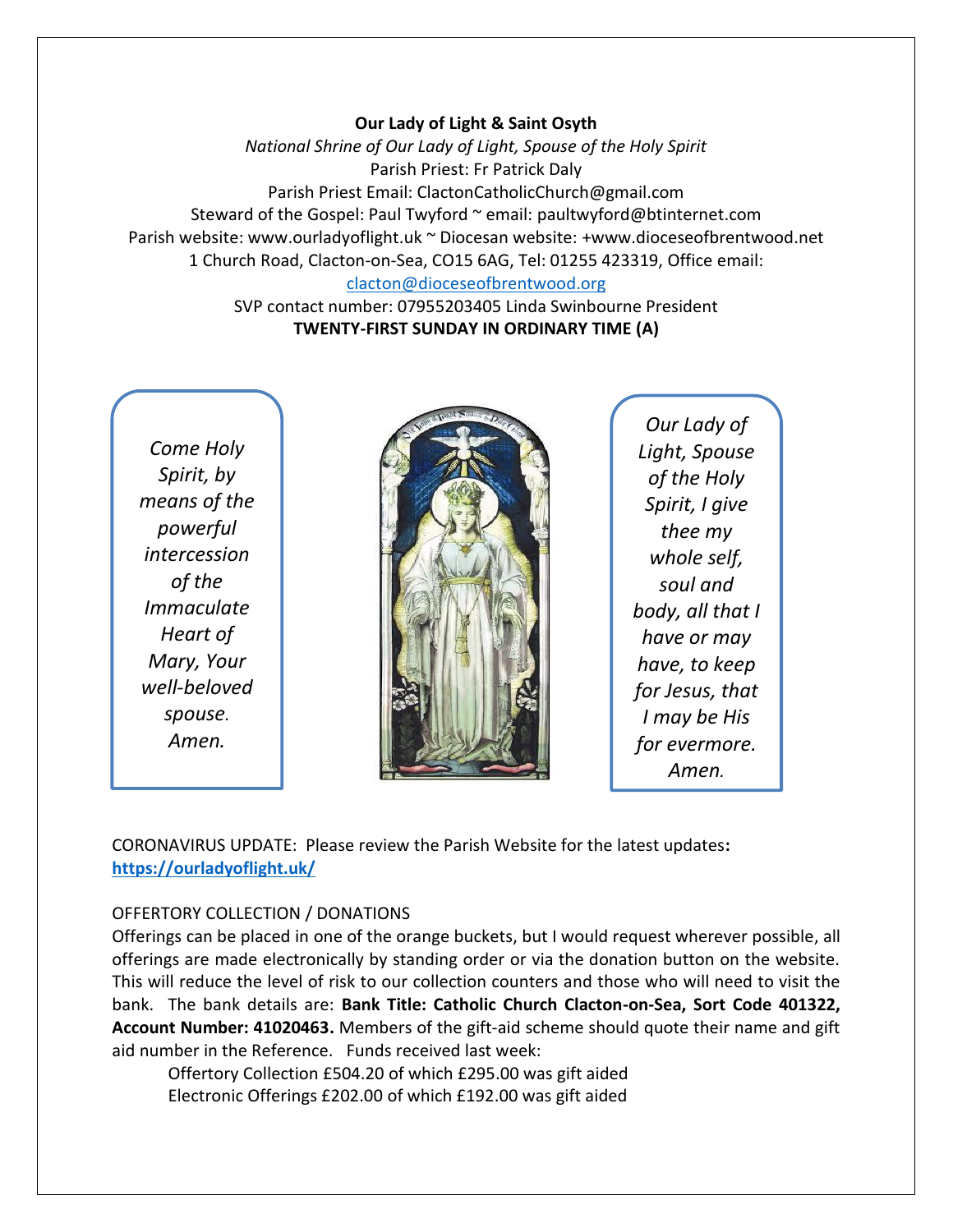Thank you for your generosity for Gift Aiding your offerings and for your support of the parish. Fr Patrick

RESUMPTION OF PUBLIC MASS: Please follow the instructions of the Church Stewards and allow plenty of time before Mass starts to sanitize your hands and complete registration. Attendance at Mass is restricted to 50 people. I would, therefore, ask that those who are able to attend Mass in the week to refrain from attending Mass at the weekends to allow others the opportunity. Thank you for your understanding and co-operation. Fr Patrick.

BAPTISM COURSE: I will be shortly running a Baptism Course by Zoom. Please introduce yourself at Mass if you wish to attend. It will not be possible to book a Baptism until you have completed the course.

FIRST HOLY COMMUNION PROGRAMME 2020/21: We will be commencing the new programme by Zoom in September. Please introduce yourself and your child to me at Mass if you wish to join the programme.

SATURDAY VIGIL MASS: The Saturday night vigil Mass will be restored to 6.00 pm with effect from Saturday  $5<sup>th</sup>$  September 2020. The change is being made to allow parishioners working at the weekend the opportunity to attend Sunday Mass.

### MATTHEW 16:13-20

In today's Gospel, Jesus put the following question to His disciples: "Who do you say I am?". It is Peter, who replied on the behalf of the disciples. He said: "You are the Christ, the Son of the living God". Peter could not possibly have fully understood the response that he had given to Jesus. His response was inspired by God the Father and through God the Holy Spirit. Peter's response was an act of faith. By acknowledging Jesus as God, Peter was surrendering his whole life to Jesus.

Jesus praised Peter and told him that it was His Father in heaven who had revealed the identity of Jesus to him. Jesus then told Peter: "You are Peter, and on this rock, I will build my Church". Christ the 'living stone' told Peter, a name meaning 'rock' that he was to be entrusted with His Church. The faith that Peter had confessed is the unshakeable rock of the Church. Peter's mission was to lead Christ's Church in faith. Peter was appointed the first Pope of the Church. Jesus reassured Peter that the gates of Hades will not prevail against the Church. The Church is assured victory over the powers of death.

Jesus said to Peter: "I will give you the keys to the kingdom of heaven, and whatever you bind on earth shall be bound in heaven, and whatever you loose on earth shall be loosed in heaven". What are the keys to the kingdom of heaven? The "power of the keys" designates authority to govern the Church. The power to "bind and loose" grants the authority to absolve sins; to pronounce doctrinal judgements, and to make disciplinary decisions in the Church. Jesus entrusted this authority to the Church through the ministry of Peter and the Apostles. The Church is, therefore, Apostolic: She is built on the lasting foundations of the Apostles. The Church is indestructible. The Church is upheld in the truth: it is Christ who governs her through Peter and the other Apostles, who are present in their successors, the Pope, and the College of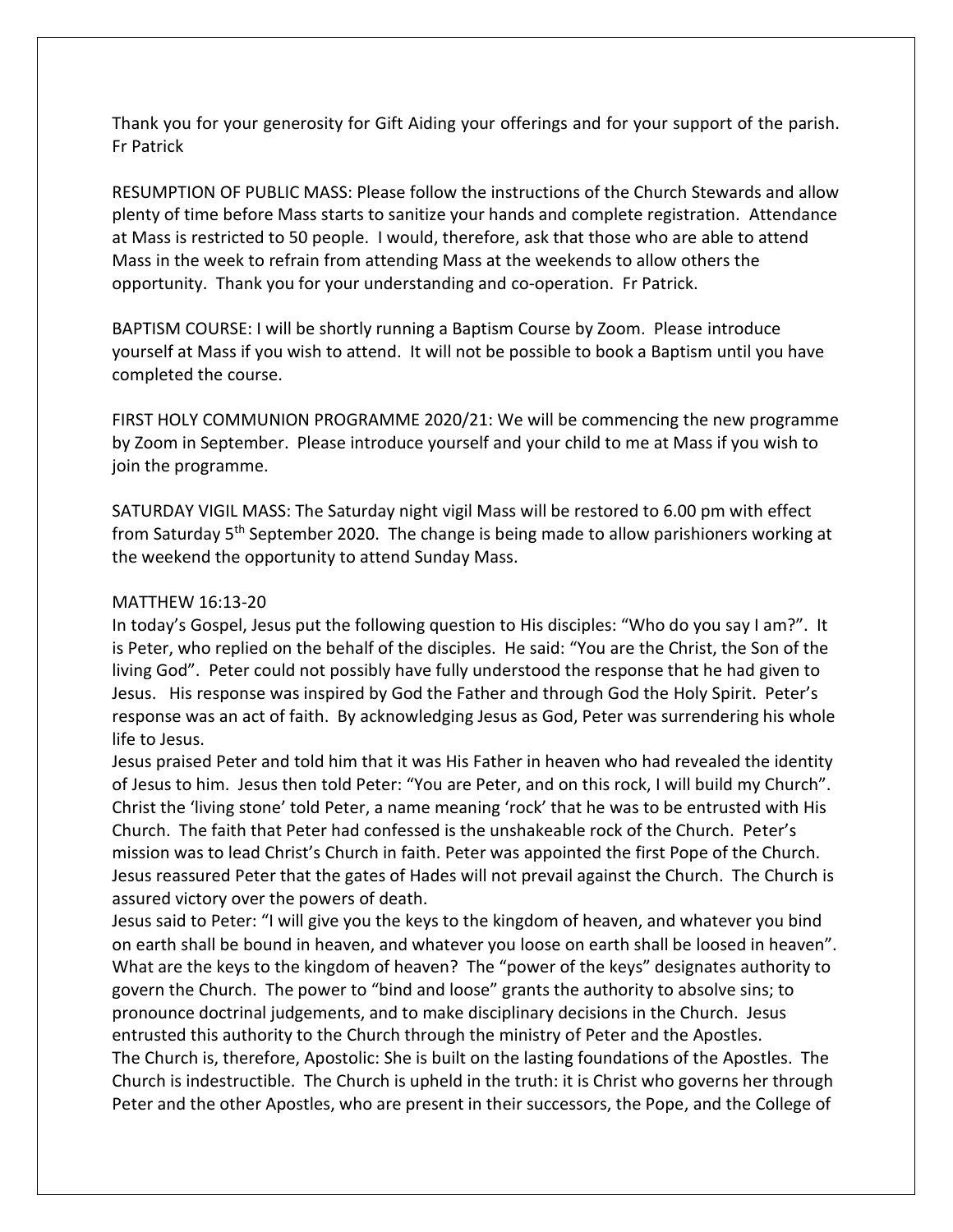Bishops. The mission of the Church is to be the means of salvation for all humanity. The Church is both divine and human. The Church is the mystical body of Christ. It is divine through the presence of Jesus Christ through the action of the Holy Spirit. It is human because it is made up of ordinary men and woman. The Church achieves its mission through the proclamation of the Gospel to all mankind.

We are sent out as a Church: a community of the faithful, to be a light to the world and the salt of the earth. We do this by proclaiming the Good News, through our joy; though acts of love and kindness, and by having the courage to witness to Christ, the Son of the living God.

| Saturday 22 <sup>nd</sup> August<br><b>Memorial of The Queenship</b><br>of the Blessed Virgin Mary.   | 9.30 am.                | <b>MASS: Thomas Keogh</b><br>Intentions<br>(Brenda & Alan)                     |
|-------------------------------------------------------------------------------------------------------|-------------------------|--------------------------------------------------------------------------------|
| Saturday 22 <sup>nd</sup> August                                                                      | 11.00 am to 12.00 noon. | SACRAMENT OF                                                                   |
|                                                                                                       |                         | <b>RECONCILIATION</b><br>(In the presbytery garden)                            |
| Saturday 22 <sup>nd</sup> August                                                                      | 11.00 am to 1.00 pm     | Church open for private<br>prayer with Exposition of<br>the Blessed Sacrament. |
| Saturday 22 <sup>nd</sup> August<br>Vigil Mass of the Twenty-<br>First Sunday in Ordinary Time<br>(A) | 5.00 pm.                | MASS: Annie Spike Dec'd<br>(T & C)                                             |
| Sunday 23rd August<br>Twenty-First Sunday in<br>Ordinary Time (A)                                     | 8.30 am.                | <b>MASS: Marie Born</b><br>Intentions<br>(The Parish)                          |
| Sunday 23 <sup>th</sup> August                                                                        | 10.30 am.               | MASS: John Hume Dec'd<br>(Derry)                                               |
| Monday 24 <sup>th</sup> August<br>Feast of St Bartholomew, Ap.                                        | 9.30 am.                | <b>MASS: Caroline &amp; Maria</b><br>Daly Intentions<br>(The Parish)           |
| Friday 28 <sup>th</sup> August<br>Memorial of St Augustine,<br>Bp, D.                                 | 9.30 am.                | <b>MASS: Mattie Clarke</b><br>Intentions<br>Hanna                              |
| Saturday 29 <sup>th</sup> August<br>Memorial of The Passion of<br>St John the Baptist.                | 9.30 am.                | MASS: Julia Clarke<br>Intentions<br>(The Parish)                               |
| Saturday 29 <sup>th</sup> August                                                                      | 11.00 am to 12 noon.    | SACRAMENT OF<br>RECONCILIATION: In the<br>presbytery garden.                   |

## **MASSES WILL BE OPEN TO A MAXIMUM OF 50 PEOPLE IN THE CHURCH**